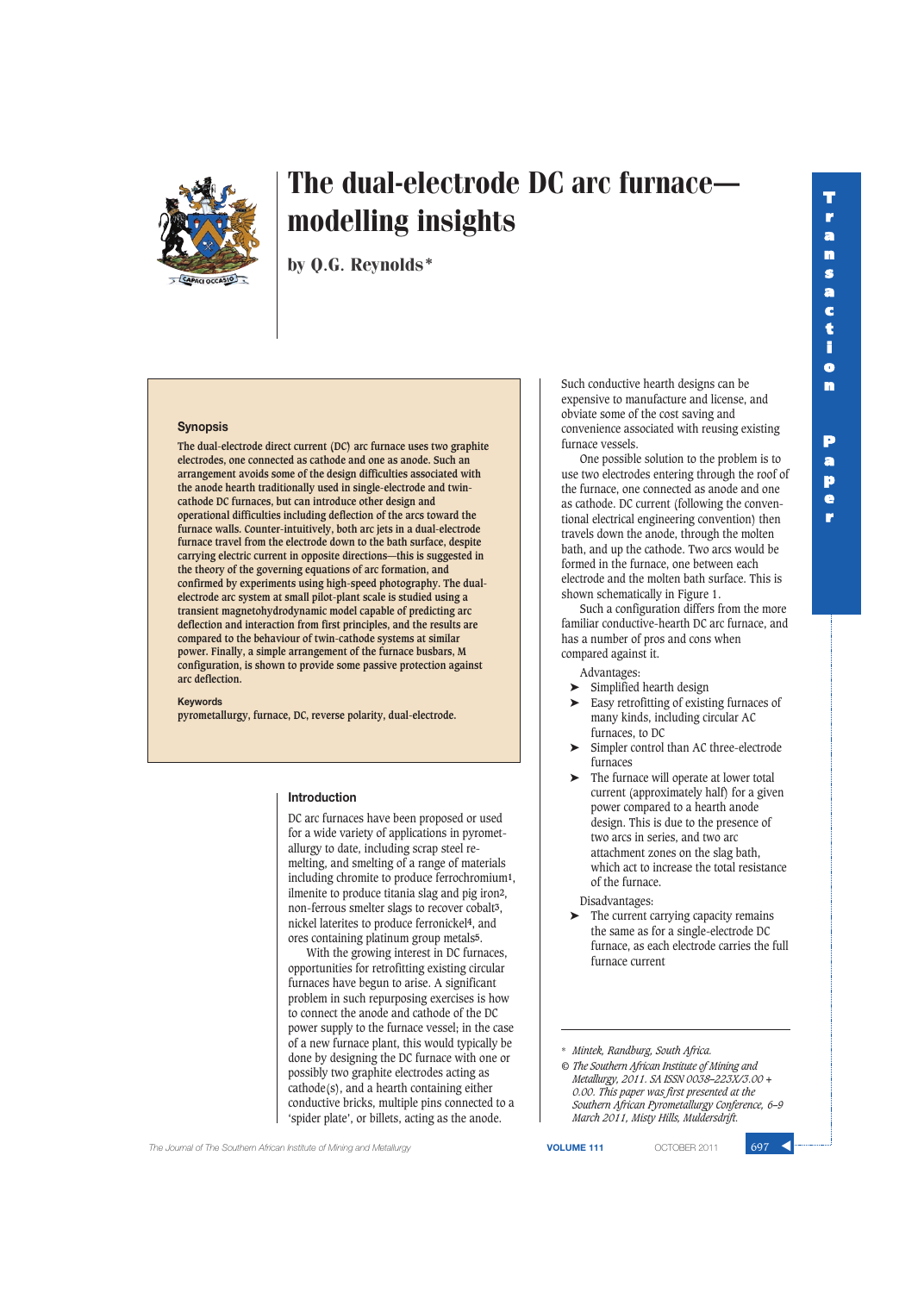

**Figure 1—Schematic diagram of a dual-electrode furnace**

- ➤ The furnace will run at higher voltages (approximately double), again due to the increased resistance
- ➤ Isolation and roof shorting could become a problem with both anode and cathode connections in close proximity to the roof
- The anode and cathode arc jets carry current in opposite directions and will repel each other—this can result in tail flames blowing toward the furnace sidewalls and possible energy transfer difficulties, similar to what is observed in AC electric arc furnaces.

The techno-economics of a dual-electrode DC arc furnace would need to be considered carefully on a case-by-case basis to determine whether or not this type of design is feasible. It should be noted that the present work assumes a direct comparison of dual-electrode furnaces with single or twin-cathode furnaces, operating at similar arc lengths and other parameters—it is highly likely that industrial dualelectrode furnaces would operate in different regimes. For example, reducing the arc length**6,7** is one potential means of limiting the effect of several of the drawbacks listed above, such as high voltages and excessive arc deflection.

The current work addresses one of the important disadvantages, arc deflection behaviour, and suggests how it could be corrected.

#### **Plasma arc model**

The DC plasma arc system is a tightly coupled problem involving mathematical relationships governing the fluid dynamics, energy transfer, and electromagnetic fields**8,9**. The equations describing these various fields must be derived, and solved simultaneously, in order to model the overall behaviour of the system.

For the fluid dynamics component, incompressible flow with constant physical and transport properties is assumed:

$$
\frac{\partial \mathbf{v}}{\partial t} + (\mathbf{v} \cdot \nabla) \mathbf{v} + \nabla p = \frac{\mu}{\rho} \nabla^2 \mathbf{v} + \frac{\mathbf{j} \times \mathbf{B}}{\rho}
$$
 [1]

▲

$$
\nabla \cdot \mathbf{v} = 0 \tag{2}
$$

Here, **v** is the fluid velocity,  $\rho$  is the fluid density,  $p$  is the reduced pressure (*P*/ρ), μ is the kinematic viscosity, **j** is the electric current density vector, and **B** is the magnetic field vector.

The energy transfer relationship assumes that the thermal plasma making up the arc is in local thermodynamic equilibrium, permitting the use of a single temperature to characterize the material properties:

$$
\frac{\partial T}{\partial t} + \mathbf{v} \cdot \nabla T = \frac{\kappa}{\rho C_p} \nabla^2 T + \frac{\mathbf{j} \cdot \mathbf{j}}{\sigma \rho C_p} - \frac{Q_r}{\rho C_p} \tag{3}
$$

Here,  $T$  is the plasma temperature,  $C_P$  is the heat capacity at constant pressure,  $\kappa$  is the thermal conductivity,  $\sigma$  is the plasma electrical conductivity, and  $Q_r$  is the radiation energy loss per unit volume. Both  $\sigma$  and  $Q_r$  are strong functions of temperature.

Magnetostatic and electrostatic laws complete the plasma arc model:

$$
\nabla \cdot (\sigma \nabla \phi) = 0 \tag{4}
$$

$$
\mathbf{j} = -\sigma \nabla \phi \tag{5}
$$

$$
\nabla \times \mathbf{B} = -u_0 \mathbf{i} \tag{6}
$$

Here,  $\phi$  is the electrostatic potential, and  $\mu_0$  is the permeability of free space.

This set of equations describes (approximately) the fundamental physics that governs the behaviour of the arc system. An important aspect of this formulation is the retention of the time dependence of all transport equations, permitting the temporal evolution of the arc to be modelled.

Electrical boundary conditions for the dual-electrode plasma arc model are shown in Figure 2. The model simulates a rectangular region of the furnace, between the tips of the electrodes and the bath surface. Current density is specified on each of two arc attachment zones for the anode and cathode arcs. Current density at the anode attachment zone is specified to be equal in magnitude  $(j_k = 3.5 \text{ kA/cm2})^8$  and opposite in direction to that at the cathode. The roof and walls are assumed to be electrically insulating, and the bath surface is assumed to be at ground potential—this simulates a highly conductive material such as graphite, molten metal, or a low-resistivity slag. Additional boundary conditions for temperature, velocity, and other fields are described in detail in previous work**9**.



**Figure 2—Electrical boundary conditions used for the computational model**

698 OCTOBER 2011 **VOLUME 111** *The Journal of The Southern African Institute of Mining and Metallurgy*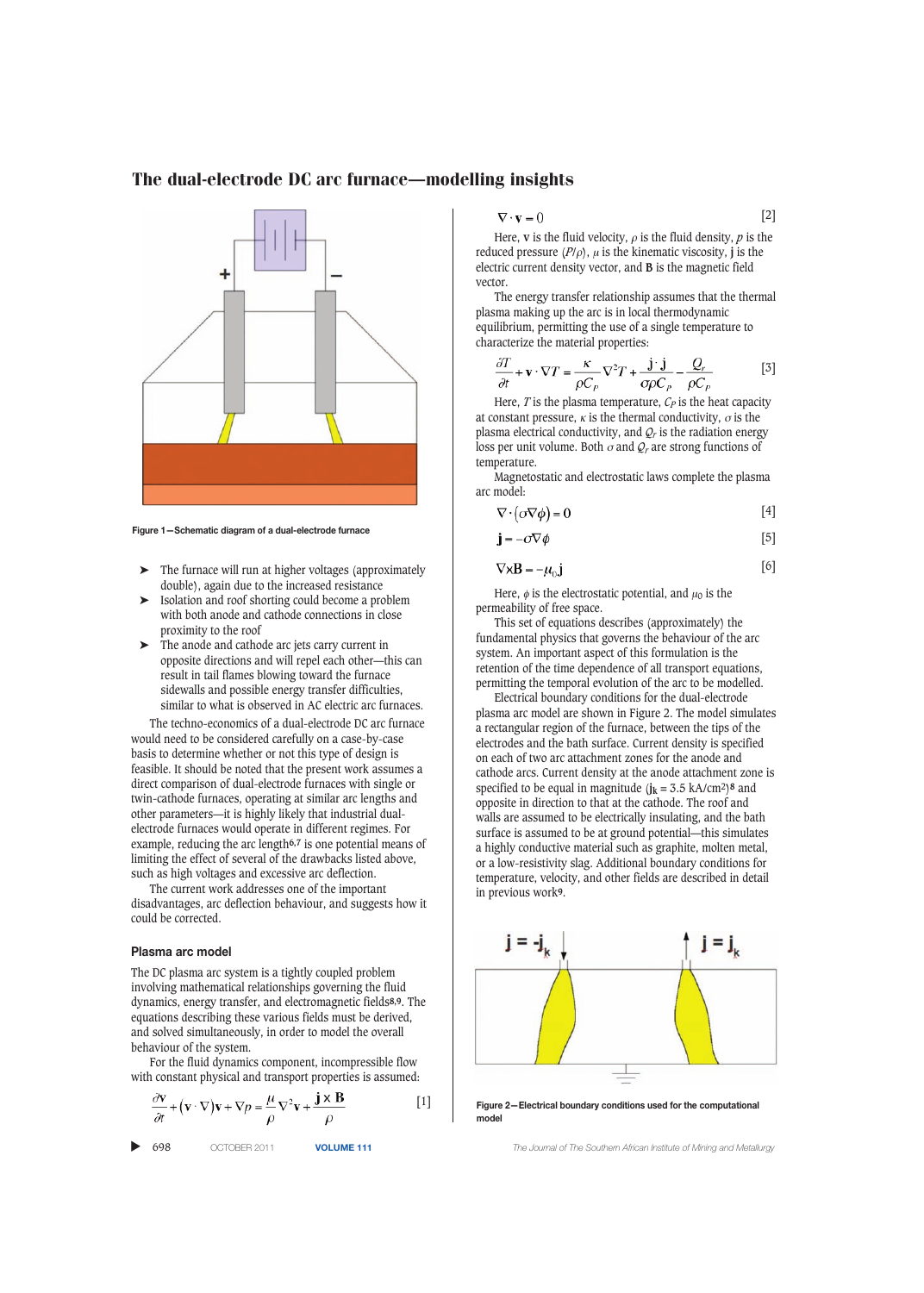In order to perform calculations with the model, the equations are translated into numerical form**9** and written into computer code using the C language. The model runs were performed using various 32- and 64-bit Linux platforms at Mintek and the CSIR/Meraka Centre for High Performance Computing.

## **Polarity reversal and its effect on the arc**

The plasma arc, as modelled, is a coupled multi-physics problem. The passage of current through the hot plasma gas maintains its temperature, and hence electrical conductivity, and additionally generates a self-magnetic field in and around the arc column. Interaction with the current field then provides the momentum source for the arc jet via the Lorentz **j x B** force term in Equation [1]. This acts predominantly in the region surrounding the arc attachment spot on the surface of the graphite electrode—as the current constricts to travel through the spot, the pinching of the electric and magnetic fields results in a force on the plasma gas directed toward the centre of the spot and away from the surface of the electrode. This is the Maecker acceleration force**8**, and results in the formation of a strong jet directed away from the electrode surface.

The effect of reversing the direction of current flow through a DC plasma arc is at first somewhat counterintuitive—it does not change the direction of plasma gas flow in the arc at all, only the direction of motion of the electrons carrying the current.

This fact is suggested by the structure of the governing equations of the system. Consider reversing the direction of the current by setting  $\mathbf{j} = -\mathbf{j}$  in Equations [4], [5], and [6]. The reversed current results in the electric field being inverted  $(\phi = -\phi)$ . The relationship between current and magnetic field is a linear differential equation with homogeneous boundary conditions, so we also have  $B = -B$ . The vector products in the source terms in Equations [1] and [3] become

$$
(-\mathbf{j})\mathbf{x}(-\mathbf{B}) = \mathbf{j}\mathbf{x}\,\mathbf{B} \tag{7}
$$

and

$$
(-\mathbf{j}) \cdot (-\mathbf{j}) = \mathbf{j} \cdot \mathbf{j} \tag{8}
$$

respectively, implying that the ohmic heating and, most importantly the vector forces acting on the plasma fluid, remain exactly the same as if the polarity had remained unchanged. One would therefore expect a reverse polarity arc to behave much like a traditional polarity arc.

Some second-order differences related to the asymmetry of the electron emission surfaces are likely, particularly where energy transfer to the anode and cathode are concerned—the electron flow is capable of carrying a significant fraction of the energy load due to work function considerations**10**, and this is delivered at the surface on which electrons are absorbed. In the case of the cathodeelectrode arc, this surface is the molten bath, and for the anode-electrode arc, it is the electrode.

The somewhat surprising idea that reversing polarity may not substantially affect the arc behaviour is supported by evidence from high-speed photographic studies of arcs running in air on graphite blocks, using both reverse and traditional polarity electrical connections. Some still frames from recordings at 5 000 frames per second and 2 μs shutter

**The Journal of The Southern African Institute of Mining and Metallurgy <b>VICUME 111 VOLUME 111 COTOBER 2011** 699

speed are shown in Figures 3 and 4 below, which clearly show that the direction of the arc jet is from electrode down to bath/block surface in both cases.

## **Results and discussion**

The three-dimensional reverse-polarity arc model was used to study a number of different cases. Of particular interest in such models is the degree of arc deflection predicted, and the effect that various parameters have on it.

#### *Comparison of twin- and dual-electrode systems*

Behaviour of twin-cathode arcs has been studied in earlier work**9**. It is of some interest to compare results from the dualelectrode model to those from the twin-electrode model at similar parameters, shown in Table I.

In Table I,  $d_E$  is the diameter of the electrode surfaces, TWALL, TSURFACE(BATH) and TSURFACE(ELECTRODE) are the boundary temperatures of the walls, the bath surface, and the electrode surfaces respectively, and  $I<sub>E</sub>$  is the current carried by each arc in the model  $(I_1 = I_2 = I_E$  for twin,  $I_1 = -I_2 = I_E$  for dual). The plasma gas used is air.



**Figure 3—Traditional polarity (cathode electrode) arc, 1 kA, ~80 V, 5 cm length**



**Figure 4—Reverse polarity (anode electrode) arc, 1 kA, ~110 V, 5 cm length**

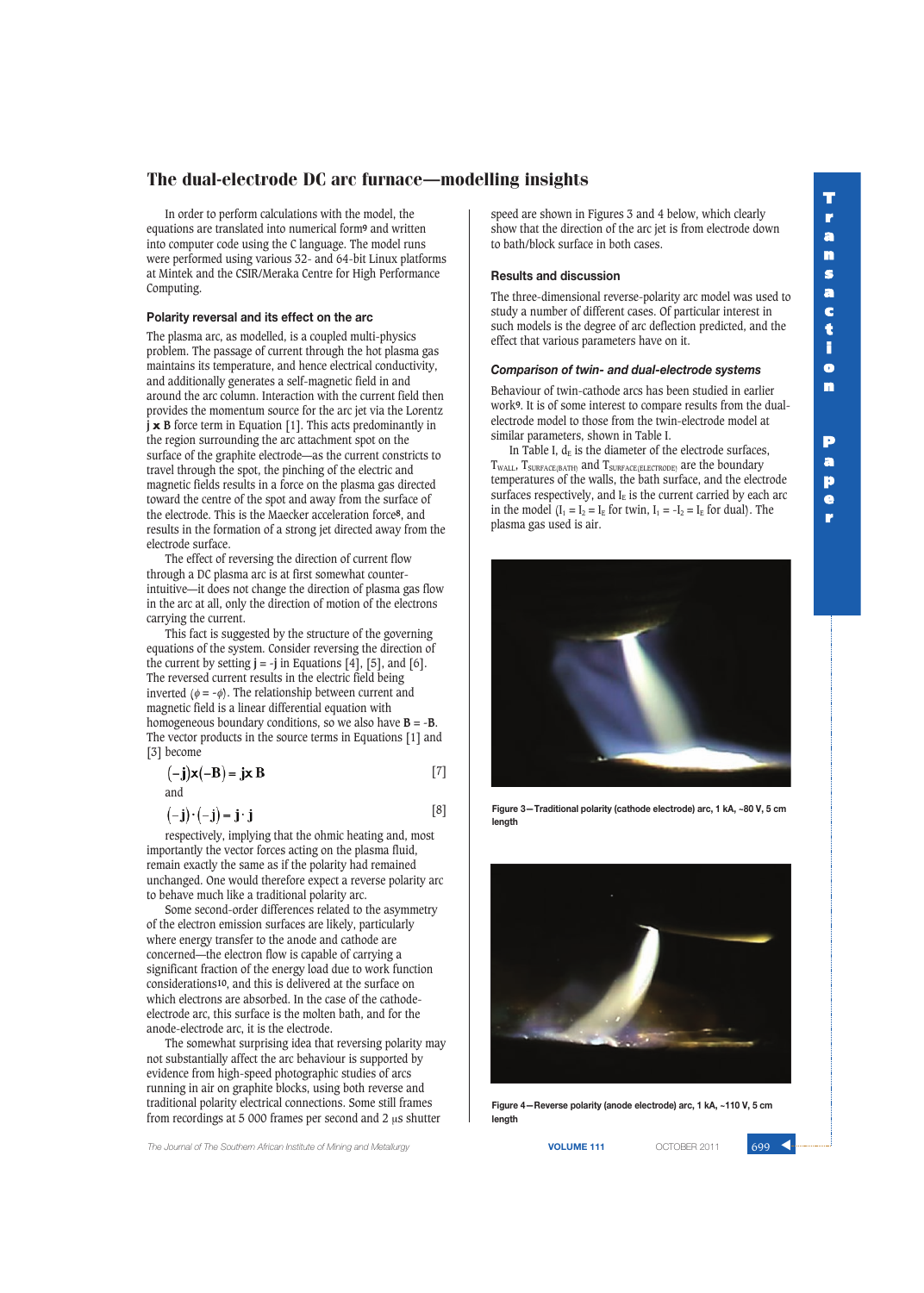*Table I* **Model parameters used for dual- and twin-electrode**

| arc systems                    |                           |                                 |                            |
|--------------------------------|---------------------------|---------------------------------|----------------------------|
| <b>Parameter</b>               | Value                     | Parameter                       | Value                      |
| Region length                  | 0.2 <sub>m</sub>          | $T_{WAI}$                       | 2000 K                     |
| Region width                   | 0.1 <sub>m</sub>          | T <sub>SURFACE(BATH)</sub>      | 3000 K                     |
| Region height                  | 0.05 <sub>m</sub>         | T <sub>SURFACE(ELECTRODE)</sub> | 4100 K                     |
| $d_{\scriptscriptstyle \rm F}$ | 0.05 <sub>m</sub>         | Arc separation                  | 0.06 <sub>m</sub>          |
| μ                              | 1.307 x 10-4 Pa.s         | Grid resolution                 | 384 x 192 x 96             |
| ρ                              | 0.02593 kg/m <sup>3</sup> | Model time                      | 10 <sub>ms</sub>           |
| К                              | 3.067 W/m.K               | Ιĸ                              | 3.5 x 107 A/m <sup>2</sup> |
| $C_{\rm P}$                    | 9420 J/kg.K               | ΙF                              | 250 A                      |



**Figure 5—Temperature field, twin-electrode**



**Figure 6—Temperature field, dual-electrode**

In Figures 5 and 6, a comparison of the temperature profiles (x-z projection of the three-dimensional temperature field) at 10 ms shows clearly the effect of reversing the polarity; the arcs in the dual case now repel each other, which results in the arc jets pointing toward the sidewalls of the furnace rather than toward the centre. The temperature scale is 2 000 K (white) to 10 000 K (black).

The transient behaviour of low-current arcs in the dualelectrode case is very similar to that seen in the twinelectrode system**9**. Although initially forming steady arc columns, both anode and cathode arc soon break down into regular oscillatory motion, resulting in helical structures within the arcs.

This behaviour can be seen in Figures 7 and 8, which show the changing temperature in the vicinity of each arc's attachment spot over time ( $x = 0.07$  m' refers to the arc at the anode electrode, and ' $x = 0.13$  m' refers to that at the cathode).

The change in polarity between dual and twin configurations results in significant differences in the distribution of electric potential in the space around the electrodes. This can be seen in Figures 9 and 10, where the voltages at each individual arc range between 200 V and 205 V. In the dualelectrode case there is marked asymmetry between the potentials at each electrode, with the anode electrode running at a negative voltage with respect to ground, and the cathode running at a positive voltage. In the twin case, the cathode

▲ 700 OCTOBER 2011 **VOLUME 111** *The Journal of The Southern African Institute of Mining and Metallurgy*



**Figure 7—Temperatures in arc vicinity, dual-electrode**



**Figure 8—Temperatures in arc vicinity, dual-electrode, last 1 ms**



**Figure 9—Electric potential field, twin-electrode (scale 0 to 200 V)**



**Figure 10—Electric potential field, dual-electrode (scale –200 to 200 V)**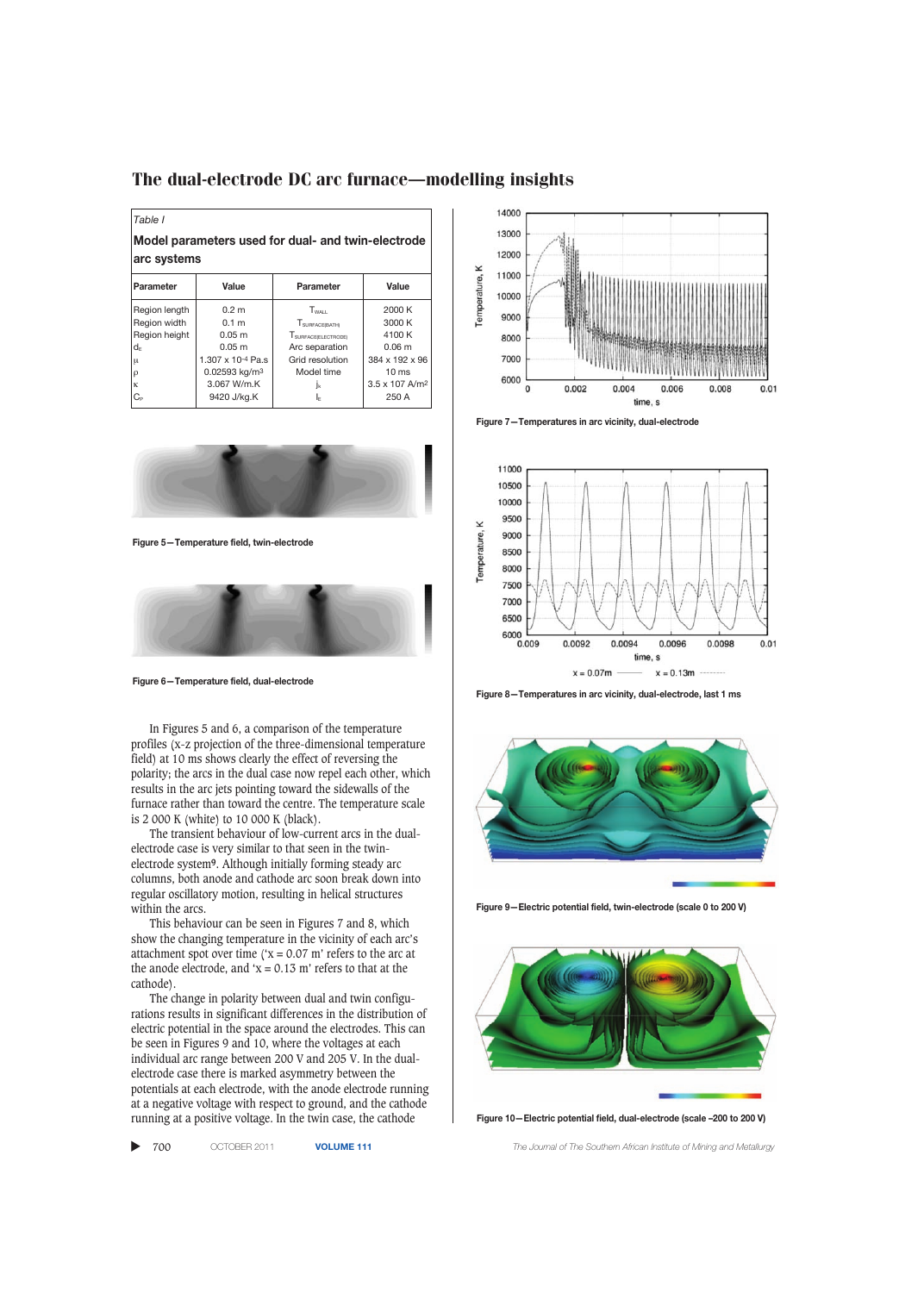electrodes both run at similar voltages above ground potential. This has a profound effect on the electrical requirements of the furnace and the resulting DC power supply—at a fixed furnace power and arc lengths, a twinelectrode system will run at approximately one half the voltage and double the current when compared to a dualelectrode furnace. This is due to the fact that, in the twin case, the arcs run in parallel, with total furnace current being split between them, and in the dual case, in series, with total furnace current passing through each arc in turn.

### *Effect of changing electrode separation*

Due to the repulsive force that acts between the arcs in the dual-electrode furnace, arc deflection may have a negative effect on the containment vessel in such furnaces. If the deflection is significant, it is possible that the arc tail flames will result in 'hot spots' or high energy transfer zones forming on the vessel wall areas closest to each arc. This is a familiar problem from AC three-electrode circular furnaces, which also feature arcs carrying current in opposite directions, albeit in a transient manner.

An understanding of the severity of the deflection in the dual-electrode arc system, and how it is affected by various design parameters, is therefore of some importance. The parameters used in the arc separation models are identical to those in Table I, with the exception of the 'arc separation' number, which is varied between 2 cm and 9 cm. These somewhat arbitrary separation distances were chosen to facilitate direct comparison with previous work on twinelectrode systems**9**.

In order to remove some of the short-term transient behaviour from the results, the temperature field data is time-averaged over the final 2 ms of model time. Projections in the x-z plane are computed to reduce the dimensionality of the data from three to two, and are presented in Figures 11 to 14. The temperature scale is 2 000 K (white) to 10 000 K (black).

It can be seen that, as the arcs are brought closer together, the degree of deflection away from the centre line increases significantly, as repulsive forces between the arcs scale with the inverse of the separation distance between the arc columns. It is interesting to observe the formation of a



**Figure 11—Temperature field, electrode separation 2 cm, dualelectrode**



**Figure 12—Temperature field, electrode separation 4 cm, dualelectrode**

**The Journal of The Southern African Institute of Mining and Metallurgy <b>VOLUME 111 VOLUME 111 COTOBER 2011 701** 

'hot zone' at the centre of the furnace (between the arcs) for very small electrode separations, suggesting that a significant fraction of the current flow is able to bypass the bath surface and short-circuit between electrodes under these conditions. A calculation of the current fraction passing through the bath as a function of the arc separation is shown in Figure 15, and supports this hypothesis.

The arc separation at bath level may be calculated from these results, as an indicator of the degree of deflection. This is shown as a function of the specified electrode separation for both twin**9** and dual-electrode systems, in Figure 16. For the dual system, a minimum in arc separation occurs at an electrode separation comparable to the length of the arcs.

## *Mitigation of arc deflection using M-configuration*

A number of different methods may be used to control the arc deflection toward the sidewalls in various types of electric furnaces. Busbar design**11**, separate externally-powered magnetic fields, and indirect methods, such as sidewall feeding and bank formation, can all help to reduce the thermal impact of the arc tail-flames on the cooling and containment systems.



**Figure 13—Temperature field, electrode separation 6 cm, dualelectrode**



**Figure 14—Temperature field, electrode separation 8 cm, dualelectrode**



**Figure 15—Percentage of current passing through the bath (remainder passes directly arc-to-arc)**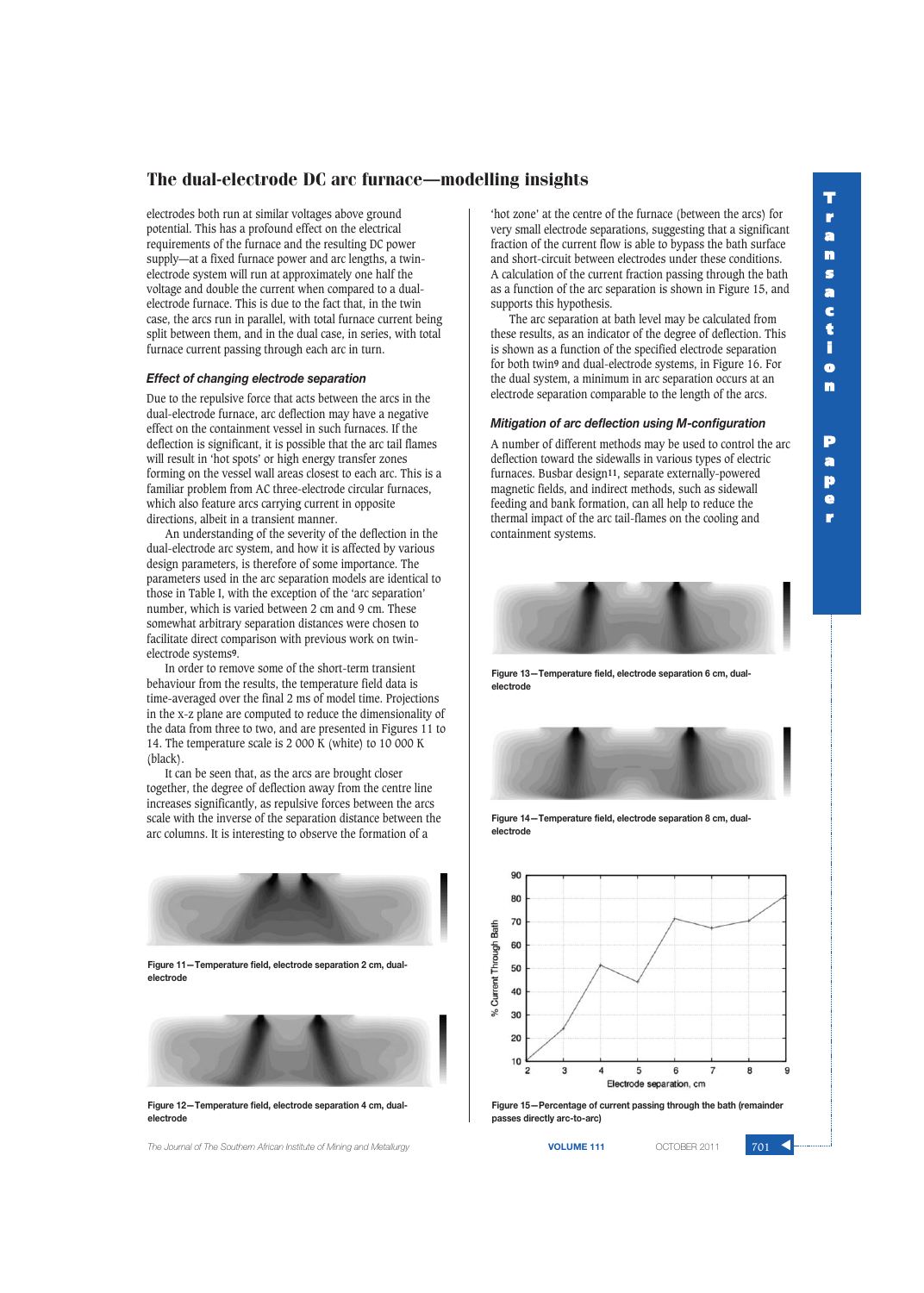

**Figure 16—Effect of changing electrode separation on arc separation at bath level**

One simple method applicable to the dual-electrode furnace is to make use of passive control—by taking advantage of symmetries in the system, careful positioning of the busbars carrying the current to the electrodes can provide a superimposed magnetic field that pushes the arcs closer together, thereby reducing or even reversing the deflection.

In order to achieve this, the busbars must be placed outside the furnace shell in the same plane as the electrodes. These compensating busbars should run vertically and be long enough to appear to the dual-electrode arc system as infinite conductors. Current to the furnace is then carried from the power supply, up one compensating busbar, down the anode electrode and arc, through the molten bath, up the cathode arc and electrode, down the second compensating busbar, and back to the power supply. It is assumed that all other busbars form a magnetically balanced system, so that only the effects of the compensating busbars are felt inside the furnace. This arrangement is called 'M' configuration, after the shape of the current path, and is shown schematically in Figure 17 (arrows indicate direction of current flow).

In order to study the effects of M configuration, the arc separation cases in the previous section were re-run with the addition of a static magnetic field generated by two vertical busbars positioned 9 cm away from each electrode (2 cm outside the calculation region on either side). These busbars were assumed to be carrying the furnace current of 250 A in opposite directions, as per Figure 17.

Figures 18 to 21 show selected time-averaged temperature fields for the final 2 ms of arc motion, projected in the x-z plane. The temperature scale is 2 000 K (white) to 10 000 K (black). The use of M configuration is of limited effectiveness at small electrode separations, where repulsion between the arcs overcomes the compensating field. However, as the distance between the electrodes grows, the arc deflection is increasingly influenced by the external busbars. At between 4 cm and 6 cm separation, the deflection is entirely neutralized, and beyond this point the arcs are deflected back inward toward the centre of the furnace.

The quantitative deflection behaviour with and without M configuration is shown in Figure 22. For this small system, the optimal electrode separation is between 5 cm and 6 cm.

 $\blacktriangleright$  702



**Figure 17—Schematic of dual-electrode furnace using M configuration for deflection control**



**Figure 18—Temperature field, electrode separation 2 cm, M configuration**



**Figure 19—Temperature field, electrode separation 4 cm, M configuration**



**Figure 20—Temperature field, electrode separation 6 cm, M configuration**



**Figure 21—Temperature field, electrode separation 8 cm, M configuration**

702 OCTOBER 2011 **VOLUME 111** *The Journal of The Southern African Institute of Mining and Metallurgy*